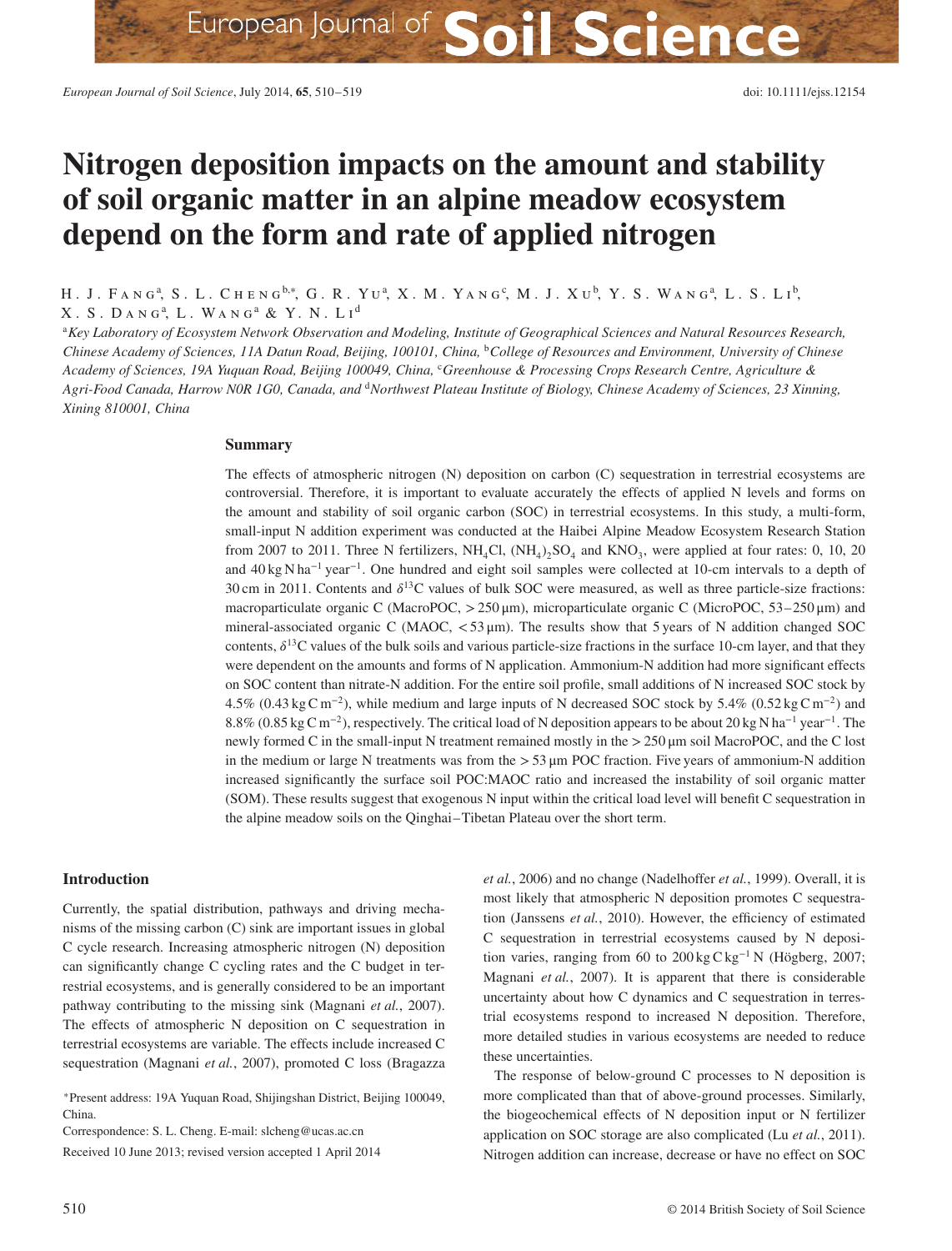contents (Neff *et al.*, 2002; Liu & Greaver, 2010; Lu *et al.*, 2011). Labile fractions of SOC are more sensitive indicators of N addition than total SOC (Heitkamp *et al.*, 2011). Separating SOC on a particle-size basis into various functional pools may help to identify the mechanisms behind observed effects of elevated N inputs on soil C dynamics. It is necessary to explore the accumulation and loss of SOC fractions with different particle sizes to predict SOC dynamics under various applied N rates and forms. Although the effects of N addition on contents of SOC and its fractions have been well documented for agricultural soils (Manna *et al.*, 2006), there is little information for natural alpine meadow ecosystems (Neff *et al.*, 2002).

The <sup>13</sup>C natural abundance (or  $\delta^{13}$ C) technique provides a way to characterize the dynamics of SOC with different turnover times (Balesdent *et al.*, 1996). In general, coarse-sized and light-density fractions of soil organic matter (SOM) originated from recent plant residues and underwent a short-term decomposition. In contrast, fine-sized and heavy-density SOM originated from old plant materials and experienced a long-term decomposition (Cadisch *et al.*, 1996). In the  $C_3$ -vegetation-dominated ecosystem, coarse-sized SOC fractions often represent litter-derived 13C-depleted signals, whereas fine-sized SOC fractions associated with clay and silt maintain the 13C-enriched signals (Fang *et al.*, 2009). Thus, our hypothesis is that N addition increases SOC content and tends to decrease  $\delta^{13}$ C through an increase in litter-derived and  $^{13}$ C-depleted coarse-sized SOC. On the other hand, N addition can also decrease SOC content and increase  $\delta^{13}$ C through accelerating the emission of  ${}^{13}$ C-depleted CO<sub>2</sub>.

The Qinghai-Tibetan Plateau covers about 2.5 million km<sup>2</sup> and alpine meadows occupy about 35% of this area (Yang *et al.*, 2008). Soil C storage and SOC density at 1-m depth have been estimated to be 4.68 Pg C and 9.05 kg m<sup>−</sup>2, respectively; soil C storage accounted for about one twentieth of total soil C storage in China in the 1980s (Yang *et al.*, 2008). The alpine meadow is a typical ecosystem limited by N and is potentially sensitive to an increase in N availability. Atmospheric N deposition of the Qinghai-Tibetan Plateau has rapidly increased over the past two decades (Lü & Tian, 2007), and this will influence the C cycle and C sequestration in the alpine meadow ecosystem. Previous studies have shown that a small N input can significantly change the interaction between plant and soil microbes, and further increase soil N availability and CO<sub>2</sub> emission in the N-limited ecosystem (Fang et al., 2012). The objectives of this study were to (i) determine the effects of the form and rate of N addition on the contents and  $\delta^{13}$ C values of organic C in bulk soil and different sized particles, (ii) quantify the net changes of SOC stock and stability caused by N addition and (iii) evaluate the relative contributions of different SOC fractions to variations of SOC content and stability under N addition.

# **Materials and methods**

## *Study site*

This study was conducted at the Haibei Alpine Meadow Ecosystem Research Station, Chinese Academy of Sciences (37∘37′ N,

101∘19′ E, 3220 m above sea level), which is located on the eastern edge of the Qinghai-Tibetan Plateau. The region is characterized by a typical plateau continental climate. The mean annual temperature is −1.7∘C, with a monthly mean temperature ranging from −14.8∘C in January to 9.8∘C in July (Fang *et al.*, 2012). The mean annual precipitation ranges from 426 to 860 mm, of which more than 80% occurs between May and September (Fang *et al.*, 2012). The vegetation is typical of the *Kobresia humilis* meadow. Dominant species belong to perennial herbs, and can be divided into four functional groups: grasses (*Festuca ovina* L., *Festuca rubra* L., *Stipa aliena* Keng, *Elymus nutans* Griseb, *Helictotrichon tibeticum* (Roshev.) Holub, *Koeleria cristata* (L.) Pers.), sedges (*Kobresia humilis* (C. A. Mey ex Trauvt.) Sergievskaya, *Poa crymophila* Keng), legumes (*Leontopodium nanum* (Hook. f. et Thoms.) Hand. Mazz) and forbs (*Saussurea superb* Anthony, *Potentilla saundersiana* Royle, *Lancea tibetica* Hook. f. et Thoms). The study area is subjected to light grazing and the vegetation coverage is more than 90% (Fang *et al.*, 2012). The soils developed in this ecosystem are Cambisols.

#### *Experimental design*

The N addition experiment was a split-plot design with the different N rates making up the main plots and the N forms as subplots. To simulate deposition of reduced  $NH_4^+$  and oxidized  $NO_3^-$ , three N fertilizers (NH<sub>4</sub>Cl,  $(NH_4)$ <sub>2</sub>, SO<sub>4</sub> and KNO<sub>3</sub>) were used. The treatments of added N were, in relation to the local atmospheric N deposition at the Haibei station (8.7–13.8 kg N ha<sup>−</sup><sup>1</sup> year<sup>−</sup>1), defined as control (0 kg N ha<sup>-1</sup> year<sup>-1</sup>), small (10 kg N ha<sup>-1</sup> year<sup>-1</sup>), medium (20 kg N ha<sup>−</sup><sup>1</sup> year<sup>−</sup>1) and large (40 kg N ha−<sup>1</sup> year<sup>−</sup>1) rates and were used to simulate a future increase in the atmospheric N deposition by one, two and fourfold. Each N treatment was replicated three times, so the experiment includes a total of 36 subplots. Each subplot was  $9 \text{ m}^2$  in area  $(3 \times 3 \text{ m}^2)$ , and subplots were separated by 2-m wide buffer strips. Nitrogen fertilizer solutions were sprayed on to the subplots with a sprayer during the first week of each month over the entire year, while the equivalent amount of water was sprayed onto the control subplots. This experiment was conducted over 5 years beginning in May 2007 and ending in September 2011 (Fang *et al.*, 2012).

## *Soil sampling and processing*

In September 2011, five soil cores were collected from each subplot to a depth of 30 cm at intervals of 10 cm with an auger (2.5 cm in diameter). The average thickness of the humus layer (A layer) was about 10 cm. Soil samples were immediately passed through a 2-mm sieve to remove roots, gravel and stones, and then stored in resealable plastic bags. To assess the effects of N addition, we assumed that the SOC contents in the control subplots were stable over the entire period of the experiment.

A wet-sieving procedure adapted from Cambardella & Elliott (1992) was used to separate the bulk soil into three particle-size fractions. Simply, 50 g air-dried soil samples and 100 ml 1% sodium hexametaphosphate solution were placed in polycarbonate bottles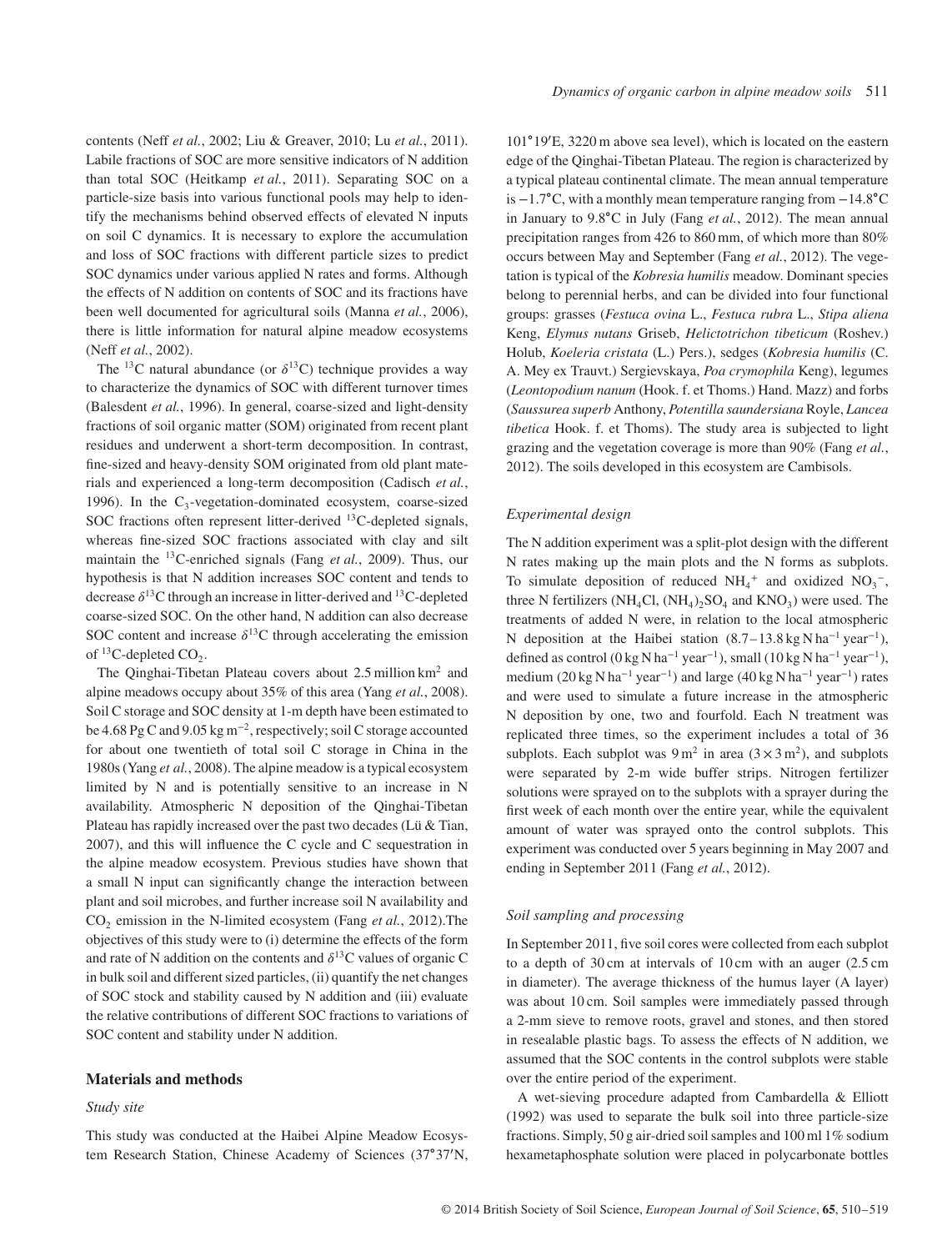## 512 *H. J. Fang* et al*.*

and shaken overnight at a rate of 200 rpm min<sup>−</sup>1. Macroparticulate organic C (MacroPOC, *>*250 μm) and microparticulate organic C (MicroPOC,  $53-250 \mu m$ ) were recovered by back-washing the sieve followed by filtration (Whatman filter paper #541). Particulate OC is the sum of MacroPOC and MicroPOC. The mineral-associated organic C (MAOC, *<*53 μm) fraction was recovered by evaporation. All three fractions were dried overnight at 60∘C and weighed.

## *Chemical and isotopic analysis*

Organic C contents ( $g C kg^{-1}$  soil) in bulk soil and soil particle samples were determined by dry combustion using a CHN auto-analyser (Flash EA1112, Thermofinnigan, Milan, Italy). Stable C isotope compositions  $(\delta^{13}C)$  in bulk soil and soil particle samples were determined with an automated continuous-flow isotope ratio mass spectrometer (Finnigan MAT-253, Thermo Electron, Bremen, Germany). Soil organic C stock was calculated by multiplying the SOC content  $(g \text{ kg}^{-1})$  by the soil thickness (cm), the corresponding bulk density (g cm<sup>-3</sup>) and the proportion of a given size particle in the soil *<*2 mm (Yang *et al.*, 2008). During the 5 years of N addition, we measured soil bulk density only once by using the cutting ring method in September 2011. Therefore, we assumed that there was no change of soil bulk density in each subplot.

## *Statistical analysis*

We used a nested analysis of variance (anova) to test the resulting differences in C contents and  $\delta^{13}$ C values of bulk soil and three particle-size fractions. For each N fertilizer type, we used one-way anova combined with the Fisher's least significant difference (LSD) test to compare the difference in the means. The results are provided in the Supporting information (Tables S1, S2). All statistical analyses were conducted using the SPSS software package (version 16.0), and statistically significant differences were set with *P* values at *<*0.05 unless otherwise stated.

# **Results**

# *SOC content and*  $\delta^{13}C$  *value in bulk soil*

In the control, the total SOC contents and  $\delta^{13}$ C values at the 0–10-cm depth averaged 48.0 g kg<sup>−</sup><sup>1</sup> and −25.75‰, respectively (Figure 1). Five years of N addition changed SOC contents at the 0–10-cm depth only (Table 1). The N rate rather than the form significantly changed SOC contents at the 0–10-cm depth (Table 1,  $P=0.003$ ). For ammonium-N fertilizer treatments (NH<sub>4</sub>Cl and  $(NH_4)$ ,  $SO_4$ ), the small N input tended to increase SOC contents in the 0–10-cm layer, whereas medium N tended to decrease SOC contents in the same layer (Figure 1a,b). The difference in SOC contents between the control and medium N treatments was marginally significant (Table S1). However, applied  $KNO<sub>3</sub>$  fertilizer did not significantly change SOC contents in any of the soil layers (Table 1, Table S1).

The response of soil  $\delta^{13}$ C value to N addition was consistent with SOC content. Nitrogen rates rather than N forms marginally changed soil  $\delta^{13}$ C values in the 0–10-cm layer (Table 1, *P* = 0.093). A small rate of applied ammonium-N fertilizers tended to deplete soil  $\delta^{13}$ C values, whereas medium or large ammonium-N rates tended to enrich soil  $\delta^{13}$ C values (Figure 1d,e). The difference in soil  $\delta^{13}$ C values between medium (NH<sub>4</sub>)<sub>2</sub>SO<sub>4</sub> addition and control was significant (Figure 1e, Table S1). However, applied  $KNO<sub>3</sub>$ fertilizer did not significantly influence soil  $\delta^{13}$ C values (Table S1). These results indicate that applied ammonium-N fertilizer had larger effects on SOC contents and  $\delta^{13}$ C values in bulk soils than applied nitrate-N fertilizer*.*

# *SOC contents and*  $\delta^{13}C$  values in various particle-size fractions

In the control, the means of soil MacroPOC, MicroPOC and MAOC contents in the 0–10-cm layer were 13.6, 18.8 and 15.6 g C kg<sup>−</sup><sup>1</sup> soil, respectively. Soil POC accounted for 67.1% of total SOC (Figures 2–4). Nitrogen rate significantly changed the SOC contents of the three particle-size fractions in the top 10 cm (Table 1, *P*=0.007, *P*=0.047, *P*=0.027 for MacroPOC, MicroPOC, MAOC, respectively); however, N forms significantly changed the soil MAOC contents only (Table 1,  $P = 0.003$ ). For each N fertilizer type, small rates of  $NH_4Cl$  and  $(NH_4)_2SO_4$  fertilizers tended to increase soil MacroPOC contents in the top 10 cm layer, whereas an opposite response was found in the large rate of  $NH<sub>4</sub>Cl$  and medium rate of  $(NH<sub>4</sub>)<sub>2</sub>SO<sub>4</sub>$  treatments (Figure 2a,b). Inconsistently, a medium rate of  $KNO<sub>3</sub>$  addition still tended to increase soil MacroPOC contents (Figure 2c, Table S1). Except for the medium rate of  $(NH_4)_2SO_4$  treatment, N addition did not change significantly the soil MicroPOC contents (Figure 3a,c, Table S1). The soil MAOC content was also sensitive to N addition. Small and medium rates of applied ammonium-N fertilizers increased significantly the soil MAOC contents, while opposite responses were found in the large N treatments (Figure 4a,b, Table S1). A large rate of applied  $KNO<sub>3</sub>$  increased significantly the soil MAOC contents (Figure 4c, Table S1).

The depletion or enrichment of  $\delta^{13}$ C values of three particle-size SOC fractions caused by N addition depended on the rates and forms of applied N. In the control, the average  $\delta^{13}C$  values of MacroPOC and MicroPOC in the 0–10-cm soil layer were −26.00 to −26.18‰, respectively, which was less than that of MAOC in the same soil layer (−24.99‰) (Figures 2–4). Both N rates and forms changed significantly the  $\delta^{13}$ C values of MacroPOC and MAOC (Table 1, *P<*0.05); furthermore, N forms marginally changed the  $\delta^{13}$ C values of MicroPOC (Table 1,  $P = 0.059$ ). For applied ammonium-N treatments, the small N rate did not change the  $\delta^{13}$ C values of MacroPOC, MicroPOC and MAOC, while the medium rate of  $(NH_4)$ ,  $SO_4$  and large rate of  $NH_4Cl$  enriched significantly the  $\delta^{13}$ C values of three particle-size SOC fractions (Figures 2-4, Table S1). However, applied  $KNO<sub>3</sub>$  fertilizer did not change the  $\delta^{13}$ C values of MacroPOC and MicroPOC, but medium N treatments significantly enriched the  $\delta^{13}C$  values of MAOC (Figures 2–4, Table S1).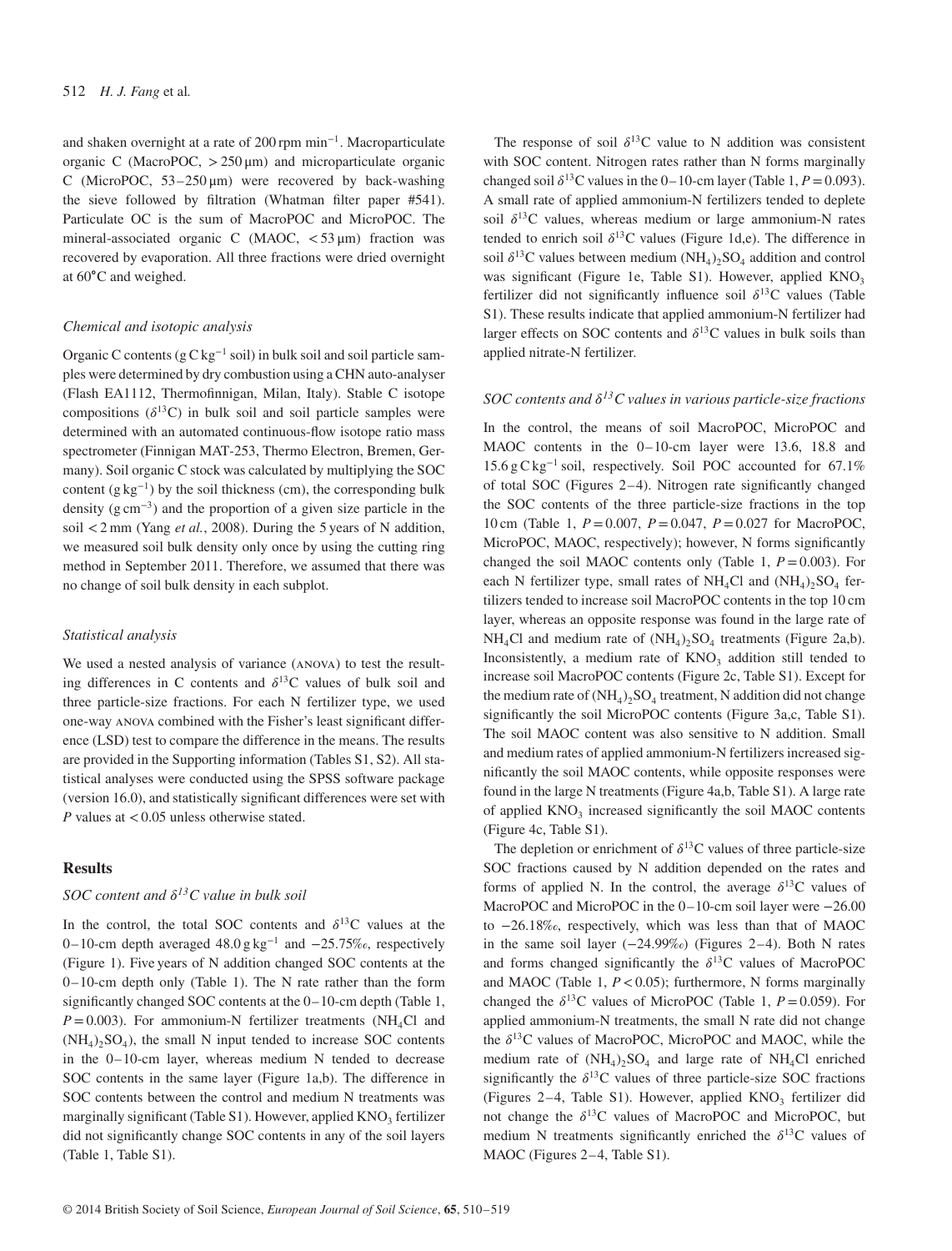

**Figure 1** Total SOC contents and average  $\delta^{13}$ C values in bulk soils in the 0–10-cm layer under different N rates and  $N$  forms (a–f). Soil samples were collected from the alpine meadow on the Qinghai-Tibetan Plateau in 2011. Values are means of three replicates  $\pm$  standard error.

**Table 1** *P*-values of nested ANOvA of the effects of applied N rates (10, 20 and 40 kg N ha<sup>-1</sup> year<sup>-1</sup>) and N forms (NH<sub>4</sub>Cl, (NH<sub>4</sub>)<sub>2</sub>SO<sub>4</sub> and KNO<sub>3</sub>) on SOC contents and  $\delta^{13}$ C values in bulk soils and various particle-size fractions in three soil layers

| Soil horizon / cm | Source of variation <sup>a</sup> | Bulk soil<br><b>SOC</b> | $\delta^{13}C$ | MacroPOC <sup>b</sup><br><b>SOC</b> | $\delta^{13}C$ | MicroPOC <sup>b</sup><br><b>SOC</b> | $\delta^{13}C$ | MAC <sup>b</sup><br><b>SOC</b> | $\delta^{13}C$ | POC/MOC |
|-------------------|----------------------------------|-------------------------|----------------|-------------------------------------|----------------|-------------------------------------|----------------|--------------------------------|----------------|---------|
| $0 - 10$          | Rate                             | 0.003                   | 0.093          | 0.007                               | 0.016          | 0.047                               | 0.18           | 0.027                          | 0.030          | 0.014   |
|                   | Form (rate)                      | 0.59                    | 0.16           | 0.13                                | 0.009          | 0.64                                | 0.059          | 0.003                          | 0.004          | 0.038   |
| $10 - 20$         | Rate                             | 0.79                    | 0.61           | 0.13                                | 0.57           | 0.73                                | 0.98           | 0.25                           | 0.29           | 0.12    |
|                   | Form (rate)                      | 0.61                    | 0.99           | 0.28                                | 0.93           | 0.17                                | 0.84           | 0.93                           | 0.79           | 0.41    |
| $20 - 30$         | Rate                             | 0.56                    | 0.36           | 0.46                                | 0.79           | 0.85                                | 0.64           | 0.30                           | 0.40           | 0.42    |
|                   | Form (rate)                      | 0.77                    | 0.82           | 0.11                                | 0.99           | 0.67                                | 0.94           | 0.78                           | 0.66           | 0.45    |

aForm (rate) described in the model means the N forms within N addition level.

bMacroPOC, MicroPOC and MAOC refer to macroparticulate organic C (*>*250 μm), microparticulate organic C (53–250 μm) and mineral-associated organic C (*<*53 μm), respectively.

# *Soil POC:MAOC ratio*

Both N rates and forms changed significantly the soil POC:MAOC ratios at  $0-10$ -cm depth (Table 1,  $P = 0.014$ ,  $P = 0.038$  for N rate and form, respectively). For two ammonium-N fertilizer treatments, small and medium rates of applied N did not change the soil POC:MAOC ratio, but the large rate significantly increased it (Figure 5a,b, Table S1). Although applied KNO<sub>3</sub> fertilizer tended to decrease soil POC:MAOC ratios, the difference between applied N treatments and control was not significant (*P>*0.05) (Figure 5c, Table S1).

# *The net changes of SOC stocks and*  $\delta^{13}C$  values

For the whole soil profile, the small N rate tended to increase the SOC stock of bulk soils and *>*53 μm POC fractions, whereas the opposite patterns were found at the medium and large N rates (Figure 6a). The increase in SOC stock caused by the small N rate was  $0.43 \text{ kg C m}^{-2}$  and mainly resulted from the increase in the MacroPOC fraction (Figure 6a, Table S2). The decreases in SOC stock caused by medium or large N rates were 0.52 and 0.85 kg C m<sup>−</sup>3, respectively, originating from the MicroPOC and MacroPOC components (Figure 6a, Table S2). Simultaneously,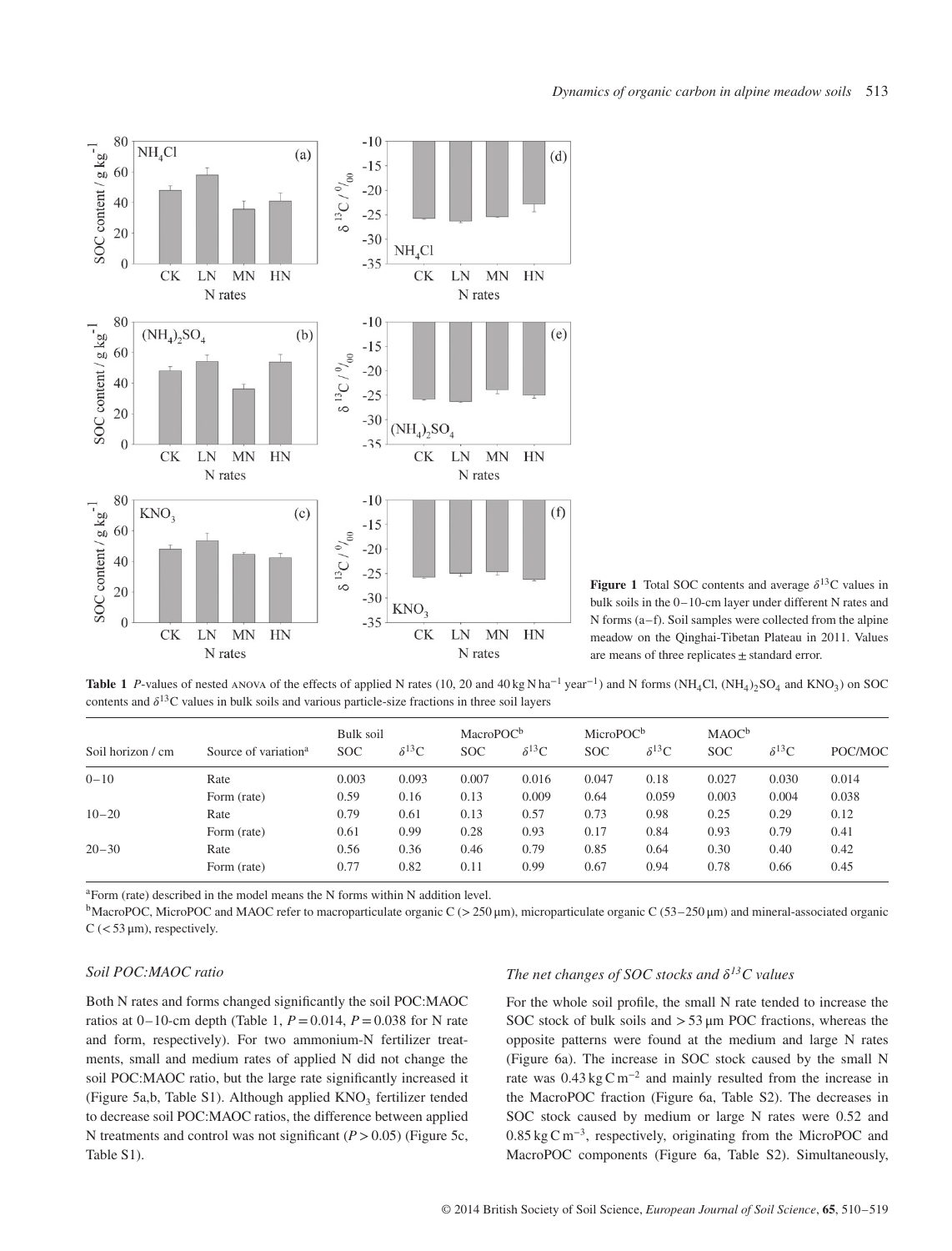

**Figure 2** The SOC contents and average  $\delta^{13}$ C values in *>*250 μm MacroPOC fractions in the 0–10-cm layer under different  $N$  rates and  $N$  forms  $(a-f)$ . Soil samples were collected from the alpine meadow on the Qinghai-Tibetan Plateau in 2011. Values are means of three replicates  $\pm$  standard error.

the small N rate significantly depleted the average  $\delta^{13}$ C values of the MacroPOC fraction, whereas medium and large N rates enriched the average  $\delta^{13}$ C values of MacroPOC and MAOC fractions (Figure 6b, Table S2). However, N forms did not significantly change SOC stocks and the average  $\delta^{13}$ C values of the whole soil, or the three particle-size fractions (Figure 6c,d, Table S2).

# **Discussion**

# *Nitrogen addition effects on SOC fractions*

Soil POC is a relatively unprotected C pool and sensitive to anthropogenic disturbances (Cambardella & Elliott, 1992). In our study, the amount of the different SOC fractions at 0–10-cm depth underwent significant changes after 5 years of ammonium-N fertilizer addition (Table 1 and Figure 1). The sensitivity of the alpine meadow ecosystem to N addition can be attributed to several factors. First, the meadow on the Qinghai-Tibetan Plateau is a fragile ecosystem with a shallow soil. Low temperature and small water availability leads to slow vegetation growth, and the surface accumulation of SOM makes the soil sensitive to natural and anthropogenic disturbances (Wang *et al.*, 2002). Second, POC is the most abundant SOC fraction, greater than MAOC, which is different from other grassland soils. For example, the proportion of POC to SOC in other alpine grassland soils is generally less than 40% (Gill,

2007), but more than 67% of SOC is POC in our study site. Our results align with the observation in the central Swiss Alps where Budge *et al.* (2011) found that alpine grassland soils contain a large proportion of labile C (about 58%).

For the N forms, we found that the addition of ammonium-N fertilizers had a greater effect on the SOC contents in the bulk soils and the three particle-size fractions than the nitrate-N fertilizers (Figures 1–4). Similarly, Currey *et al.* (2010) reported that NH4 <sup>+</sup> amendments had a stronger promotional effect on the potential use of labile C than  $NO<sub>3</sub><sup>-</sup>$  amendment in an ombrotrophic peatland, with an increase in mineralization of most C substrates. Fang *et al.* (2012) also found that the stimulation effect on  $CO<sub>2</sub>$ effluxes was greater from  $NH_4^+$  than from  $NO_3^-$  addition. The contrasting effects of  $NO_3^-$ -N and  $NH_4^+$ -N accumulation on rates of C turnover are attributed to their opposite ion charges (Currey *et al.*, 2010), different mobility and soil ion exchange capacity (Killham, 1994), as well as the preferred use of microorganisms and plants (Xu *et al.*, 2011). Using a global meta-analysis of 15N tracer experiments, Kuzyakov & Xu (2013) recently suggested that microorganisms and plants had a greater capacity for  $NH_4^+$ -N uptake than for  $NO_3^-$ -N uptake across the whole N concentration range, particularly at small concentrations in soils. In the alpine meadow ecosystem, plants prefer to absorb soil NH<sub>4</sub><sup>+</sup>-N (Xu *et al.*, 2011), and applied ammonium-N fertilizer can increase plant biomass and ecosystem C sequestration (Fang *et al.*, 2012).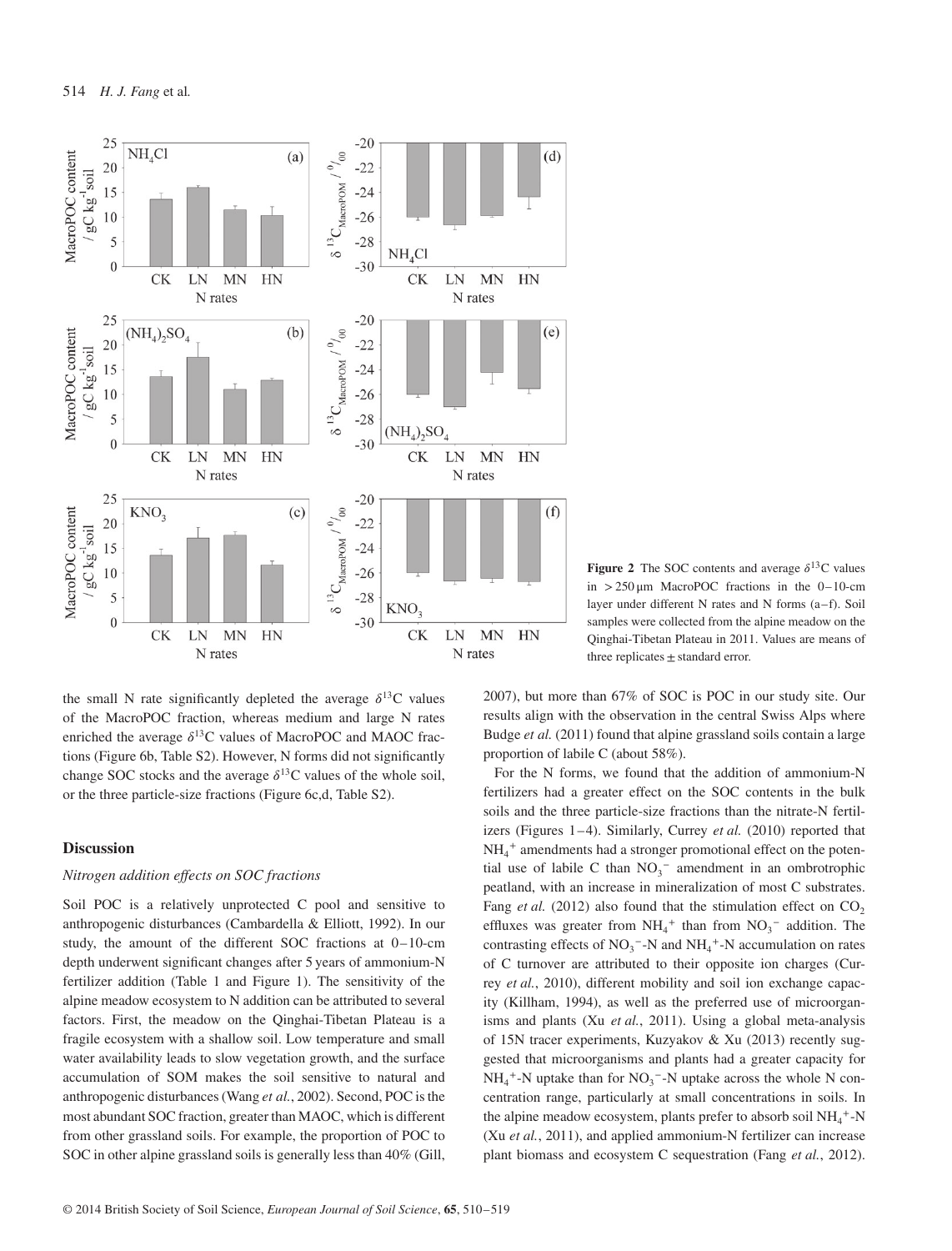

**Figure 3** The SOC contents and average  $\delta^{13}$ C values in 53–250 μm MicroPOC fractions in the 0–10-cm layer under different N rates and N forms  $(a-f)$ . Soil samples were collected from the alpine meadow on the Qinghai-Tibetan Plateau in 2011. Values are means of three replicates  $\pm$  standard error.

**Figure 4** The SOC contents and average  $\delta^{13}$ C values in *<*53 μm MAOC fractions in the 0–10-cm layer under different N rates and N forms  $(a-f)$ . Soil samples were collected from the alpine meadow on the Qinghai-Tibetan Plateau in 2011. Values are means of three replicates  $\pm$  standard error.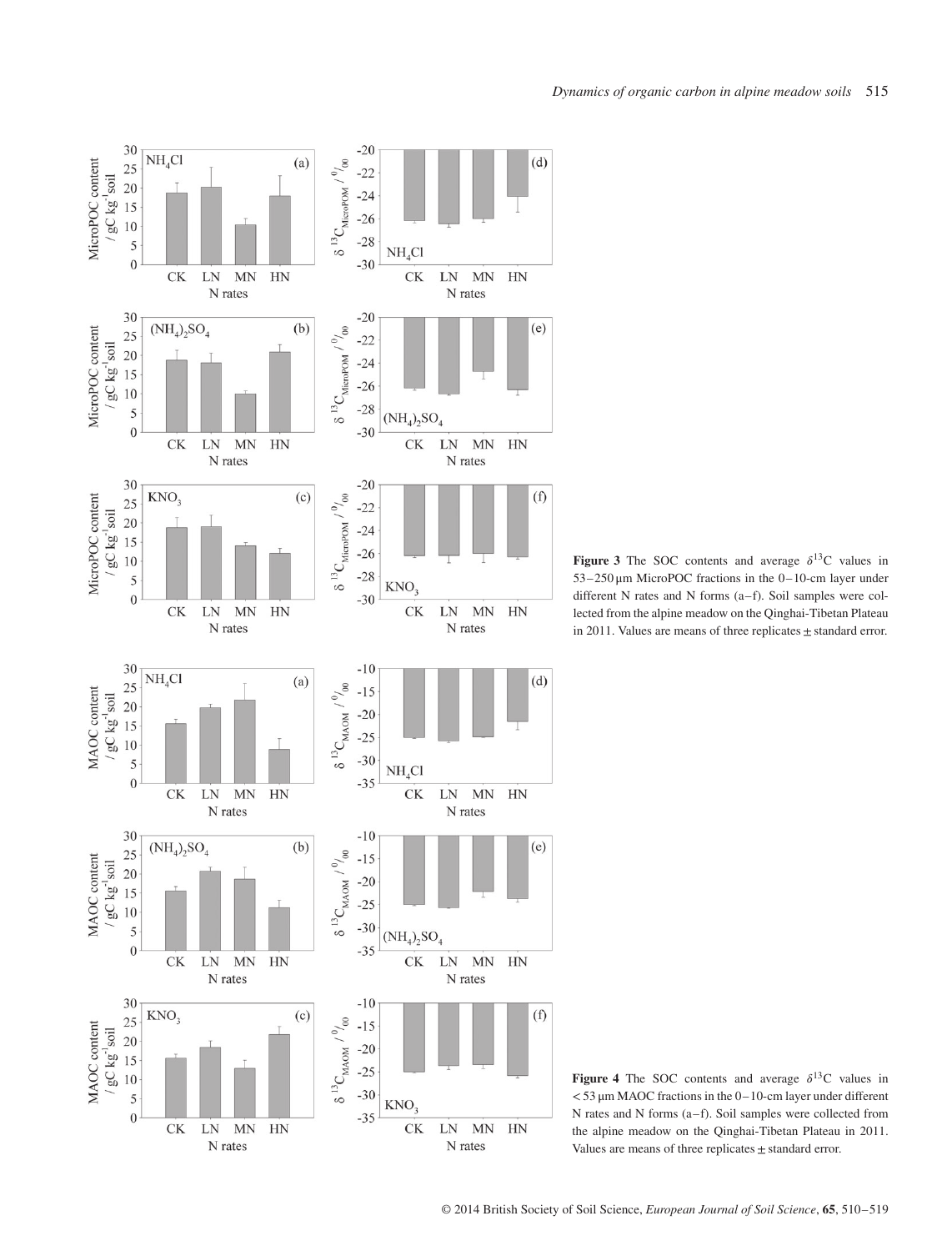

**Figure 5** The POC/MAOC ratios in bulk soils in the 0–10-cm layer under different N rates and N forms (a–c). Soil samples were collected from the alpine meadow on the Qinghai-Tibetan Plateau in 2011. Values are means of three replicates  $\pm$  standard error.

The increase in plant litter-C caused by N addition tended to stimulate soil microbial activities and to increase the utilization of C substrates through the so-called 'priming effect' (Kuzyakov & Xu, 2013). In addition, N forms significantly changed soil MAOC contents (Table 1), thus suggesting that soil MAOC was also sensitive to N addition regardless of  $NH_4^+$  and  $NO_3^-$ . Our results agree with some studies that suggest passive SOC fractions have the same sensitivity to soil microbial decomposition (Fang *et al.*, 2005).

For the N rates, our data showed that a small N rate tended to increase total SOC stocks and POC contents  $(53-2000 \,\mu m)$ , whereas medium and large rates had an opposite effect (Figure 6). Nitrogen addition may alter the content of SOC and its fractions by influencing the net primary production (NPP) and the decomposition of SOM (Piñeiro *et al.*, 2009). A small N rate tended to increase above-ground biomass and inhibited soil  $CO<sub>2</sub>$  efflux, but medium and large rates significantly promoted soil CO<sub>2</sub> release (Fang et al., 2012). This explains partially the response patterns of SOC dynamics to different rates of applied N. In the N-limited alpine meadow ecosystem, it seems that plants and microorganisms can adapt to increased N availability up to a certain N input rate, and that soil functions will shift from C sequestration to C loss over the threshold of N retention. The critical level of N input appears to be between 10 and 20 kg N ha<sup>−</sup><sup>1</sup> year<sup>−</sup><sup>1</sup> including the ambient level of atmospheric N deposition (about 10 kg N ha<sup>−</sup><sup>1</sup> year<sup>−</sup>1) at the Haibei station (Lü & Tian, 2007). This value falls within the critical loads of N deposition in global grasslands (5–30 kg N ha<sup>−</sup><sup>1</sup> year<sup>−</sup>1; Bobbink & Hettelingh, 2010). Barrett & Burke (2002) estimated the threshold for N retention of pulse N addition in a long-term experiment in the surface soils of semi-arid grassland systems to be*<*200 kg N ha<sup>−</sup>1. Therefore, we can assume that the exogenous N input at the level of 20 kg N ha<sup>−</sup><sup>1</sup> year<sup>−</sup><sup>1</sup> will not adversely influence C sequestration in the alpine meadow soils on the Qinghai–Tibetan Plateau over 10 years. In addition, our results also show that the change of SOC stock caused by various rates of applied N was mainly attributed to the MacroPOC and MicroPOC (Figure 6). Moreover, the responses of soil MacroPOC to N application were more sensitive than those of soil MicroPOC (Figures 2, 3, Table 1). These results indicate that the new C resulting from the small N rates accumulated mainly in the MacroPOM fraction. Similarly, Cusack *et al.* (2011) reported that the increase in SOC content caused by simulated N deposition mainly occurred in the coarse-sized and small-density fractions.

# *Isotopic evidence on SOC dynamics caused by N addition*

The 13C natural abundance technique provides a way to characterize the dynamics of SOC with different turnover times (Balesdent *et al.*, 1996; Fang *et al.*, 2009). Generally, coarse-sized and small-density fractions of SOM originating from newly-formed plant residues are more 13C-depleted, whereas SOM in fine-sized and large-density fractions is derived from more decomposed plant materials and is more 13C enriched (Cadisch *et al.*, 1996). Our data show that the  $\delta^{13}$ C values of MAOC were significantly larger than those of MacroPOC and MicroPOC (Figures 2–4). In addition, a large rate of NH<sub>4</sub>Cl and a medium rate of  $(NH_4)$ <sub>2</sub>SO<sub>4</sub> addition tended to enrich the  $\delta^{13}$ C values of the total SOC and the three particle-sized fractions (Figures 1–4), which could be related to the increasing emission of <sup>13</sup>C-depleted CO<sub>2</sub> and the changes in  $C_3-C_4$  plant communities caused by applied N. It has been found that the respired  $CO<sub>2</sub>$  is relatively <sup>13</sup>C depleted with respect to bulk soil and residual products of microbial decomposition (Wynn *et al.*, 2006). In one of our previous studies (Fang *et al.,* 2012) we showed that a small N-rate decreased soil  $CO<sub>2</sub>$  effluxes, while medium and large N rates promoted soil CO<sub>2</sub> emissions; this effect was more significant with  $NH_4^+$ -N than with  $NO_3^-$ -N fertilizer. Further, the changes in plant communities caused by applied N could to some extent contribute to the changes of soil  $\delta^{13}$ C values (Song *et al.*, 2012). However, the listed dominant plant species belong to  $C_3$  plants; Yi *et al.* (2003) noted that no  $C_4$  plants were present in the alpine meadow on the Qinghai-Tibetan Plateau. Therefore, we ruled out this possibility, and concluded that the  $^{13}$ C-depleted CO<sub>2</sub> loss was probably the major reason for the 13C enrichment in these three C fractions and total SOC.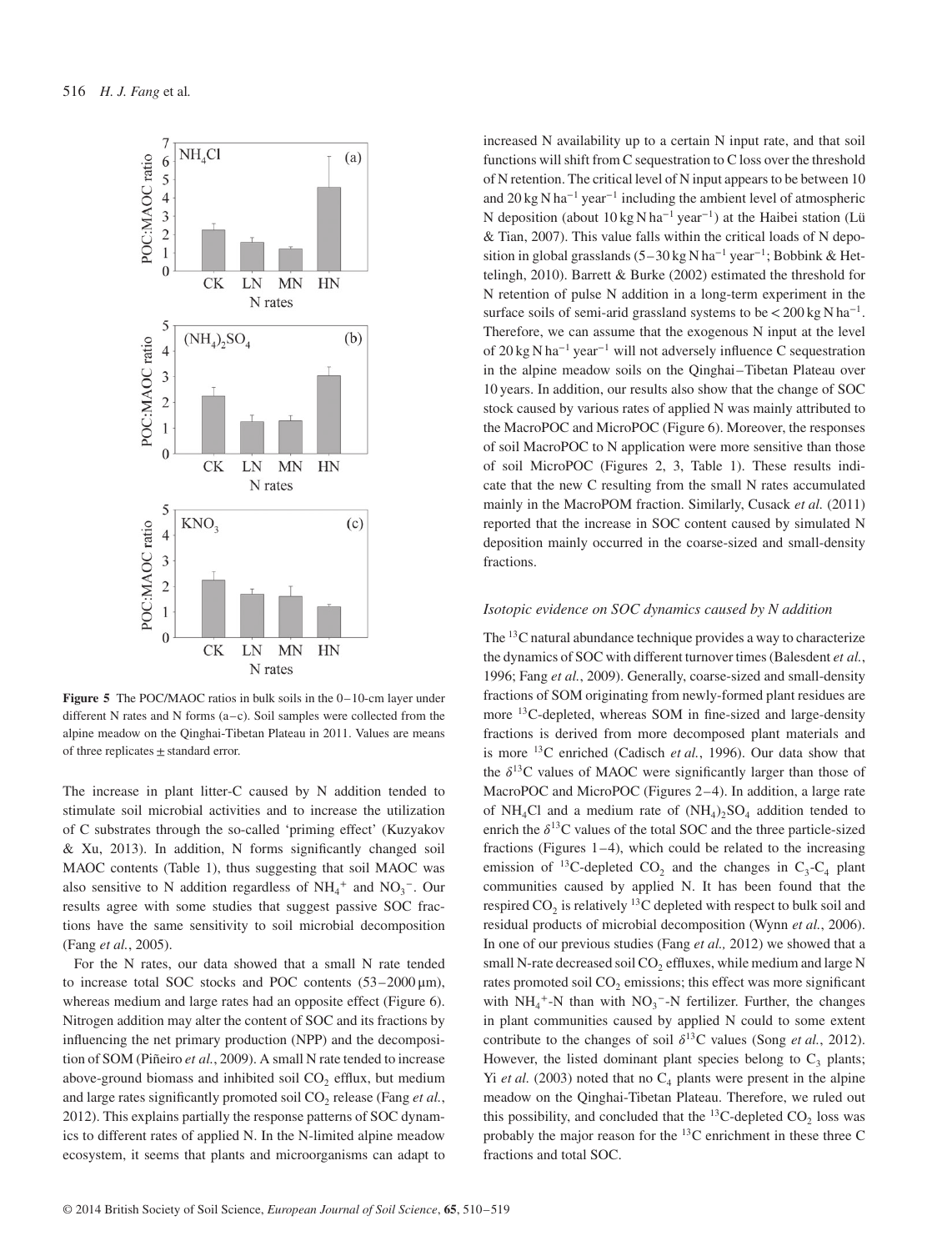

**Figure 6** The net change of C stock and average  $\delta^{13}$ C values in bulk soil and three particle-size fractions at the 30-cm depth after 5 years of applied N (a–d). Values are means  $\pm$  standard error (n = 9).

## *Effect of applied N on SOM stabilization*

In addition to altering SOM quantity, applied N in the alpine meadow ecosystem may change the composition of SOM because POC is a potential source of readily available C for decomposers and is more mineralizable than heavy SOM fractions (Whalen *et al.*, 2000). Thus, changes in the POC:SOC ratio resulting from applied N may potentially affect the stability of SOM (Martinsen *et al.*, 2011). When there is a large POC:MAOC ratio, the SOM will be less stable (Cheng *et al.*, 2010). Our results show that a large rate of ammonium-N fertilizer application significantly increased the POC:MAOC ratios of SOM, and that it was attributed mainly to the decrease in soil MAOC content (Figures 4, 5). However, applied nitrate-N fertilizer did not significantly change SOM stability despite a decreasing trend with N rate (Figure 5c), which can be explained by the small rate and short period of applied N. In contrast, some long-term applied N studies that used spectroscopic methods such as UV and fluorescence spectroscopy to characterize dissolved organic matter (DOM) properties, indicated that mineral N inputs increased the aromaticity of DOM and the complexity and thus the degree of condensation of the molecules (Hagedorn *et al.*, 2002). Using <sup>13</sup>C nuclear magnetic resonance (NMR) spectroscopy, Michel *et al.* (2006) also found that the composition of DOM was similar to that of its parent SOM, and applied N depleted polycondensated and aromatic compounds in DOM leached from forest floor samples, thus indicating that applied N may result in deposition of aromatic compounds in soil. Overall, experimental N deposition will eventually decrease the extent of litter and SOM decay, with an increase in alkyl C content and a decrease in O-alkyl C content (Baldock, 2007). Therefore, the accumulation of  $NH_4$ <sup>+</sup>-N and  $NO_3$ <sup>-</sup>-N affects the stability of SOM adversely, but this will depend upon the duration and type of N fertilizer application.

# **Conclusions**

This study characterized changes in the contents and  $\delta^{13}$ C signatures of SOM and its fractions after 5 years of applied N in an alpine meadow on the Qinghai-Tibetan Plateau. Five years of applied N changed significantly the SOC contents in bulk soils and different particle-size fractions at the surface 10 cm depending on the rates and forms of N application. Ammonium-N fertilizer addition had more significant effects on the SOC contents and  $\delta^{13}$ C values in the whole soil and different particle-size fractions than nitrate-N fertilizer addition. The critical level of N input for the alteration of SOC quantity was approximately 20 kg N ha<sup>-1</sup> year<sup>-1</sup> while taking the ambient N deposition rate of  $10 \text{ kg N}$  ha<sup>-1</sup> year<sup>-1</sup> into account. Therefore, exogenous N input at a rate less than this critical load is beneficial for SOM accumulation in the alpine meadow on the Qinghai-Tibetan Plateau over the short term. These results can provide a theoretical basis for the C and N management of alpine meadows in the future; however, further study is needed to explore the microbial mechanisms involved in the changes and stability of SOC caused by applied N. Moreover, a more complete study of the greenhouse gas balance and other potential impacts of N deposition on, for example, water quality or biodiversity is also necessary.

#### **Supporting Information**

The following supporting information is available in the online version of this article:

**Table Sl.** Summary results from one-way anova on SOC contents and  $\delta^{13}$ C values in bulk soils and various particle-size fractions in the 0–10-cm layer.

**Table S2.** Summary results from one-way anova on changes of SOC stocks and average  $\delta^{13}$ C values in bulk soil and three particle-size fractions at the 30-cm depth.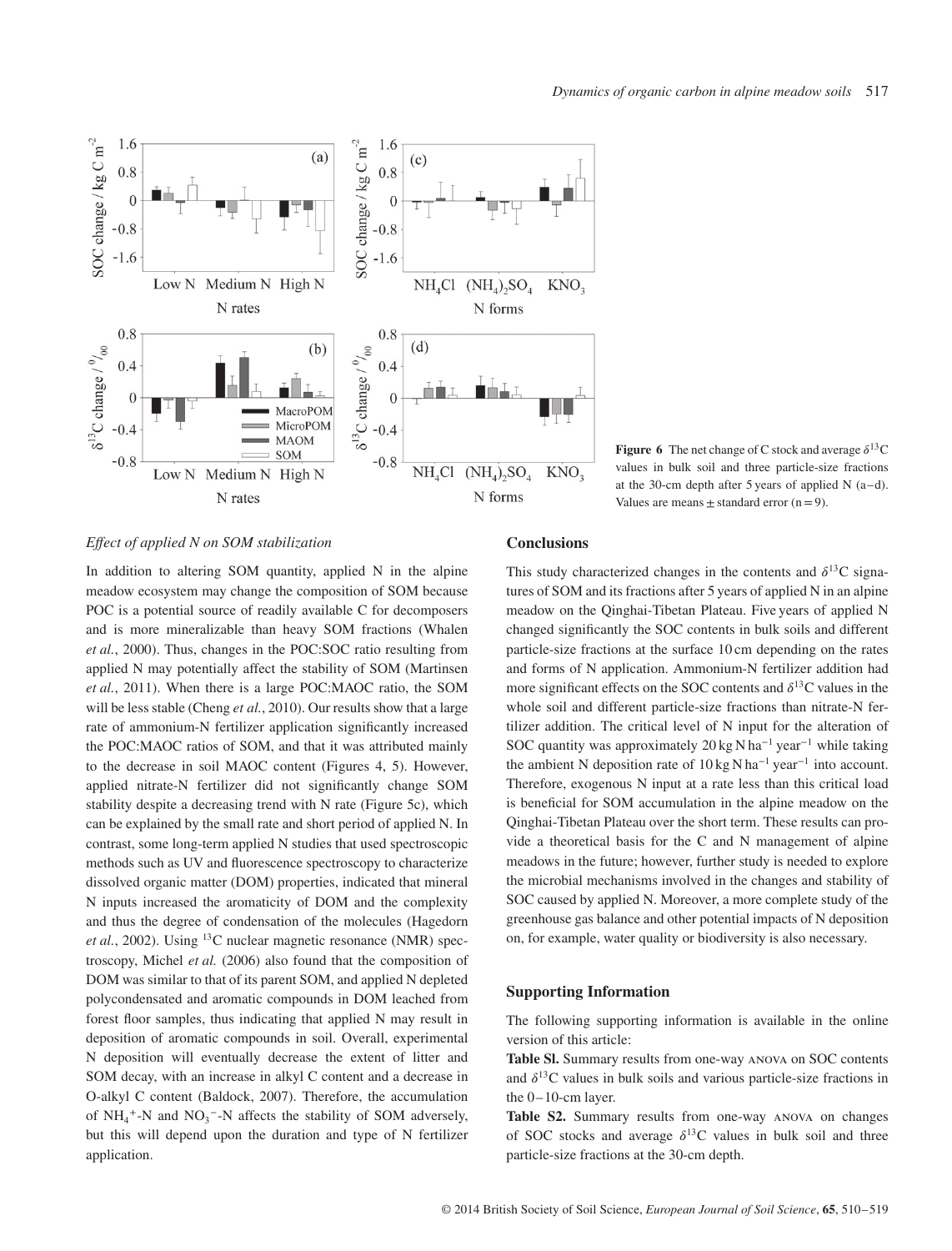#### **Acknowledgements**

This project was supported by the National Nature Science Foundation of China (No. 31290222, 31130009, 31070435 and 41071166), Development Plan Program of State Key Basic Research (No. 2012CB417103, 2010CB833502 and 2010CB833501), Bingwei's Funds for Young Talents from the Institute of Geographical Sciences and Natural Resources Research, CAS (No. 2011RC202) and CAS Strategic Priority Program (No. XDA05050600).

#### **References**

- Baldock, J.A. 2007. Composition and cycling of organic carbon in soil. In: *Nutrient Cycling in Terrestrial Ecosystems*, pp. 1–35. Springer, Berlin, Heidelberg.
- Balesdent, J., Mariotti, A., Boutton, T.W. & Yamasaki, S.I. 1996. Measurement of soil organic matter turnover using  $^{13}$ C natural abundance. In: *Mass Spectrometry of Soils* (eds T.W. Boutton & S.I. Yamasaki), pp. 83–111. CRC Press, New York.
- Barrett, J.E. & Burke, I.C. 2002. Nitrogen retention in semiarid ecosystems across a soil organic-matter gradient. *Ecological Applications*, **12**, 878–890.
- Bobbink, R. & Hettelingh, J.P. 2010. Review and revision of empirical critical loads and dose-response relationships. In: *Proceedings of an Expert Workshop,* Noordwijkerhout (eds R. Bobbink & J.P. Hettelingh), pp. 23–25. Coordination Centre for Effects, National Institute for Public Health and the Environment (RIVM), Bilthoven, The Netherlands.
- Bragazza, L., Freeman, C., Jones, T., Rydin, H., Limpens, J., Fenner, N. *et al.* 2006. Atmospheric nitrogen deposition promotes carbon loss from peat bogs. *Proceedings of the National Academy of Sciences of the United States of America*, **103**, 19386–19389.
- Budge, K., Leifeld, J., Hiltbrunner, E. & Fuhrer, J. 2011. Alpine grassland soils contain large proportion of labile carbon but indicate long turnover times. *Biogeosciences*, **8**, 1911–1923.
- Cadisch, G., Imhof, H., Urquiaga, S., Boddey, R. & Giller, K. 1996. Carbon turnover  $(\delta^{13}C)$  and nitrogen mineralization potential of particulate light soil organic matter after rainforest clearing. *Soil Biology & Biochemistry*, **28**, 1555–1567.
- Cambardella, C.A. & Elliott, E.T. 1992. Particulate soil organic-matter changes across a grassland cultivation sequence. *Soil Science Society of America Journal*, **56**, 777–783.
- Cheng, S., Fang, H., Zhu, T., Zheng, J., Yang, X., Zhang, X. *et al.* 2010. Effects of soil erosion and deposition on soil organic carbon dynamics at a sloping field in Black Soil region, Northeast China. *Soil Science & Plant Nutrition*, **56**, 521–529.
- Currey, P.M., Johnson, D., Sheppard, L.J., Leith, I.D., Toberman, H., Van Der Wal, R. *et al.* 2010. Turnover of labile and recalcitrant soil carbon differ in response to nitrate and ammonium deposition in an ombrotrophic peatland. *Global Change Biology*, **16**, 2307–2321.
- Cusack, D.F., Silver, W.L., Torn, M.S., Burton, S.D. & Firestone, M.K. 2011. Changes in microbial community characteristics and soil organic matter with nitrogen additions in two tropical forests. *Ecology*, **92**, 621–632.
- Fang, C., Smith, P., Moncrieff, J.B. & Smith, J.U. 2005. Similar response of labile and resistant soil organic matter pools to changes in temperature. *Nature*, **433**, 57–59.
- Fang, H.J., Yu, G.R., Cheng, S.L., Mo, J.M., Yan, J.H. & Li, S. 2009. <sup>13</sup>C abundance, water-soluble and microbial biomass carbon as potential

indicators of soil organic carbon dynamics in subtropical forests at different successional stages and subject to different nitrogen loads. *Plant & Soil*, **320**, 243–254.

- Fang, H., Cheng, S., Yu, G., Zheng, J., Zhang, P., Xu, M. *et al.* 2012. Responses of  $CO<sub>2</sub>$  efflux from an alpine meadow soil on the Qinghai Tibetan Plateau to multi-form and low-level N addition. *Plant & Soil*, **351**, 177–190.
- Gill, R.A. 2007. Influence of 90 years of protection from grazing on plant and soil processes in the subalpine of the Wasatch Plateau, USA. *Rangeland Ecology & Management*, **60**, 88–98.
- Hagedorn, F., Blaser, P. & Siegwolf, R. 2002. Elevated atmospheric CO<sub>2</sub> and increased N deposition effects on dissolved organic carbon – clues from  $\delta^{13}$ C signature. *Soil Biology & Biochemistry*, **34**, 355–366.
- Heitkamp, F., Raupp, J. & Ludwig, B. 2011. Effects of fertilizer type and rate on labile soil fractions of a sandy Cambisol – long-term and short-term dynamics. *Journal of Plant Nutrition & Soil Science*, **174**, 121–127.
- Högberg, P. 2007. Environmental science: nitrogen impacts on forest carbon. *Nature*, **447**, 781–782.
- Janssens, I.A., Dieleman, W., Luyssaert, S., Subke, J.A., Reichstein, M., Ceulemans, R. *et al.* 2010. Reduction of forest soil respiration in response to nitrogen deposition. *Nature Geoscience*, **3**, 315–322.
- Killham, K. 1994. *Soil Ecology*. Cambridge University Press, Cambridge, UK.
- Kuzyakov, Y. & Xu, X. 2013. Competition between roots and microorganisms for nitrogen: mechanisms and ecological relevance. *New Phytologist*, **198**, 656–669.
- Liu, L. & Greaver, T.L. 2010. A global perspective on belowground carbon dynamics under nitrogen enrichment. *Ecology Letters*, **13**, 819–828.
- Lü, C. & Tian, H. 2007. Spatial and temporal patterns of nitrogen deposition in China: synthesis of observational data. *Journal of Geophysical Research*, **112**, D22S05. doi: 10.1029/2006jd007990.
- Lu, M., Zhou, X., Luo, Y., Yang, Y., Fang, C., Chen, J. *et al.* 2011. Minor stimulation of soil carbon storage by nitrogen addition: a meta-analysis. *Agriculture, Ecosystems & Environment*, **140**, 234–244.
- Magnani, F., Mencuccini, M., Borghetti, M., Berbigier, P., Berninger, F., Delzon, S. *et al.* 2007. The human footprint in the carbon cycle of temperate and boreal forests. *Nature*, **447**, 849–851.
- Manna, M.C., Swarup, A., Wanjari, R.H., Singh, Y.V., Ghosh, P.K., Singh, K.N. *et al.* 2006. Soil organic matter in a west Bengal inceptisol after 30 years of multiple cropping and fertilization. *Soil Science Society of America Journal*, **70**, 121–129.
- Martinsen, V., Mulder, J., Austrheim, G. & Mysterud, A. 2011. Carbon storage in low-alpine grassland soils: effects of different grazing intensities of sheep. *European Journal of Soil Science*, **62**, 822–833.
- Michel, K., Matzner, E., Dignac, M.F. & Kögel-Knabner, I. 2006. Properties of dissolved organic matter related to soil organic matter quality and nitrogen additions in Norway spruce forest floors. *Geoderma*, **130**, 250–264.
- Nadelhoffer, K.J., Emmett, B.A., Gundersen, P., Kjonaas, O., Koopmans, C.J., Schleppi, P. *et al.* 1999. Nitrogen deposition makes a minor contribution to carbon sequestration in temperate forests. *Nature*, **398**, 145–148.
- Neff, J.C., Townsend, A.R., Gleixner, G., Lehman, S.J., Turnbull, J. & Bowman, W.D. 2002. Variable effects of nitrogen additions on the stability and turnover of soil carbon. *Nature*, **419**, 915–917.
- Piñeiro, G., Paruelo, J.M., Jobbágy, E.G., Jackson, R.B. & Oesterheld, M. 2009. Grazing effects on belowground C and N stocks along a network of cattle exclosures in temperate and subtropical grasslands of South America. *Global Biogeochemical Cycles*, **23**, GB2003. doi: 10.1029/2007GB003168.